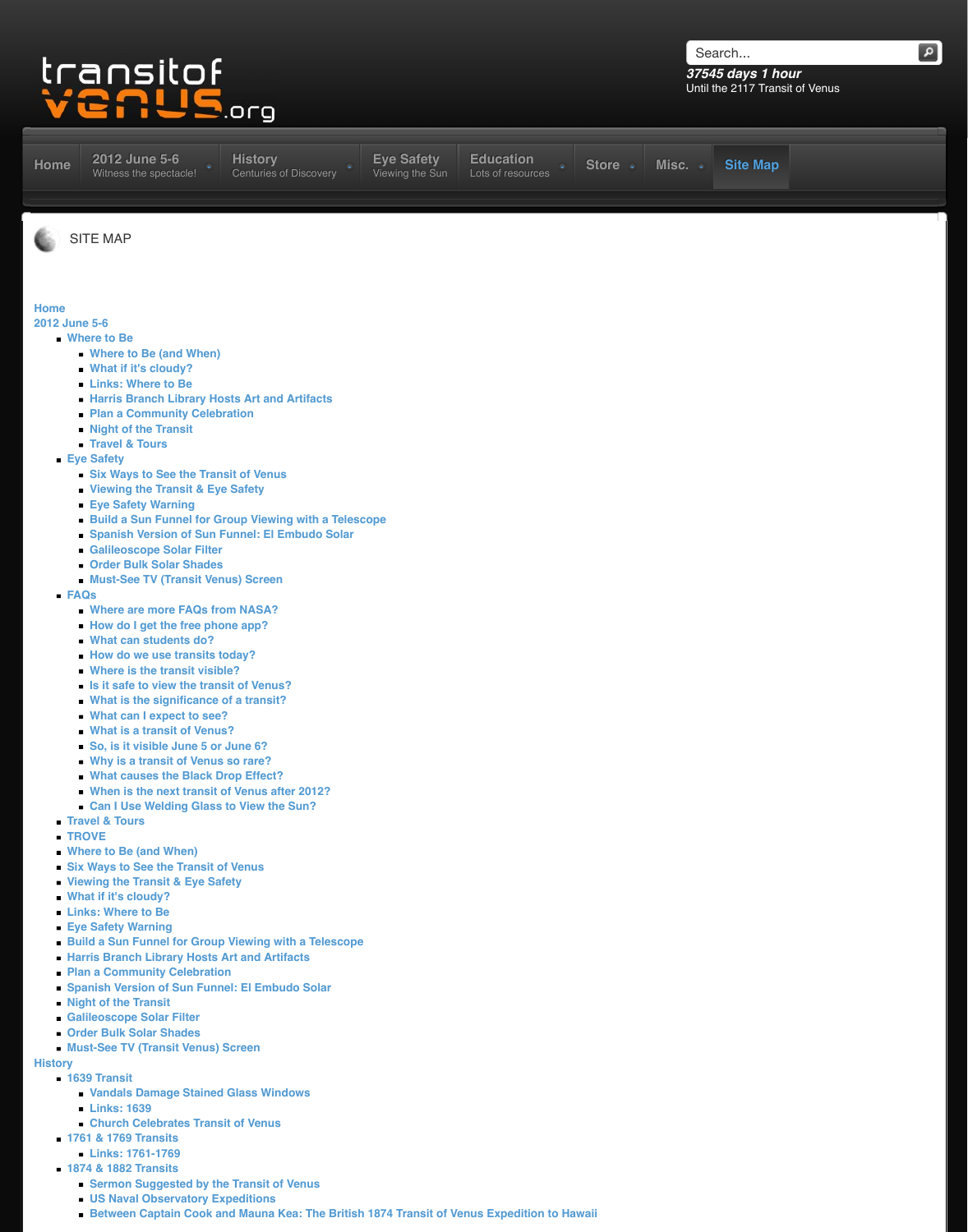- Church Celebrates Transit of Venus
- Links: 1761-1769
- **US Naval Observatory Expeditions**
- Hubble Space Telescope to Target 2012 Transit of Venus
- Poster: Transit of Venus Time Keg
- **Links: 1639**
- Miscellaneous ToV Items
- **Between Captain Cook and Mauna Kea: The British 1874 Transit of Venus Expedition to Hawaii**
- **Community Celebrates**
- **Links: Other History**
- Vandals Damage Stained Glass Windows
- Instructions for Viewing the Transit of Venus-1882
- Closure for Transit of Venus
- **Quotes from the Transit of Venus**
- **Book by Richard Proctor**
- Viewing Great, Timing Difficult
- **Links: 2004**
- **Illustrated London News-1874**
- Hoole and Other Destinations in England
- Links: 1874 & 1882
- Crowd Gathers to Witness the 2004 Transit of Venus
- 2004 Transit of Venus Images
- Medal Commemorates 1882 Transit of Venus
- University of Notre Dame and the 1874/1882 Transits of Venus
- 2004 Celebration in Mishawaka, IN
- 2004 Observing Report-Brian Davis
- **Poster by Six-Year Old**
- GOES Video of 2004 Transit

## **Eye Safety**

- Six Ways to See the Transit of Venus
- Viewing the Transit & Eye Safety
- **Eye Safety Warning**
- **Build a Sun Funnel for Group Viewing with a Telescope**
- Spanish Version of Sun Funnel: El Embudo Solar
- **Galileoscope Solar Filter**
- Order Bulk Solar Shades
- Must-See TV (Transit Venus) Screen

## **Education**

- **The Arts** 
	- **Transit of Venus in Pastel**
	- **PHM Transit of Venus Art Contest**
	- Transit of Venus (TROVE) Art Exhibit
	- Introduction to The Arts
	- **Links: The Arts**
	- Moved by a Rapid Transit
	- Glance at Past Prepares for Future
	- **Poem: The Flâneur**
	- **Art From Boys & Girls Club**
	- **Paris Observatory-Ceiling Art**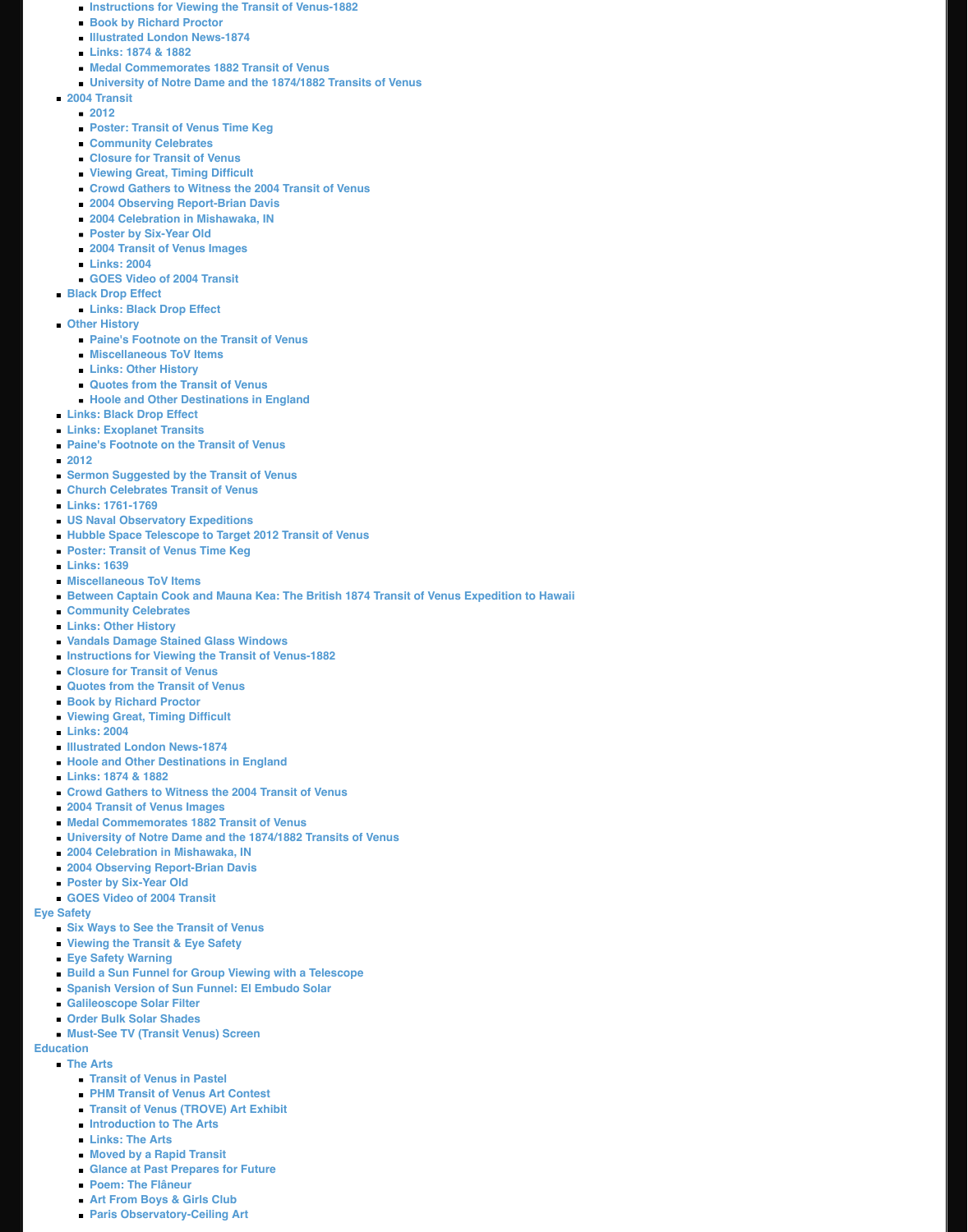- **Acti[vity: Pixel Count](http://www.transitofvenus.org/education/the-arts/204-quilt-transit-time-by-don-tuttle)**
- **RA[SC 2012 Transit of Venus](http://www.transitofvenus.org/education/the-arts/198-moved-by-a-rapid-transit-with-thumbnails)**
- **Tra[nsit of Venus in Pastel](http://www.transitofvenus.org/education/the-arts/150-monument-honors-jeremiah-horrocks)**
- **[Song Commem](http://www.transitofvenus.org/education/science-math)orates James Cook & Transit of Venus**
- **Pho[ne App](http://www.transitofvenus.org/education/science-math/316-activity-pixel-count)**
- **Tra[nsit of Venus Prezi-tatio](http://www.transitofvenus.org/education/science-math/176-links-science-math)n**
- **Sol[ar Eclipse Sunset: La](http://www.transitofvenus.org/education/science-math/221-planet-venus)ke Michigan on May 20**
- **Sou[sa Composes Tr](http://www.transitofvenus.org/education/science-math/141-rare-alignment)ansit of Venus March & Novel**
- **[Create](http://www.transitofvenus.org/education/music) Your Own Stained Glass Window**
- **Lin[ks: Science &](http://www.transitofvenus.org/education/music/162-links-music) Math**
- **Pos[ters](http://www.transitofvenus.org/education/music/149-song-mackey)**
- **Vid[eo: The Transit of Venus](http://www.transitofvenus.org/education/music/148-sousa-composes-transit-of-venus-march)**
- **[PHM Transit of Venu](http://www.transitofvenus.org/education/video-new-media)s Art Contest**
- **Lin[ks: Planet Venus](http://www.transitofvenus.org/education/video-new-media/163-links-video-new-media)**
- **Sim[ulation of K](http://www.transitofvenus.org/education/video-new-media/217-phone-app)epler Detecting Planets**
- **TR[OVE: Celebrating the TRansit](http://www.transitofvenus.org/education/video-new-media/325-trailer) Of VEnus**
- **Tra[nsit of Venus \(TROVE\) Art Exhibit](http://www.transitofvenus.org/education/video-new-media/224-simulation-of-kepler-detecting-planets)**
- **The [Sky for Homeschoolers & Beyond](http://www.transitofvenus.org/education/video-new-media/171-podcast-celestial-alignment-of-2012)**
- **[Introduction to T](http://www.transitofvenus.org/education/new-discoveries)he Arts**
- **Pod[cast: Celestial Alignment of 2012](http://www.transitofvenus.org/education/new-discoveries/296-hubble-space-telescope-to-target-2012-transit-of-venus)**
- **Not[re Dame To Celebrate 2012](http://www.transitofvenus.org/education/new-discoveries/186-links-exoplanet-transits) Transit of Venus**
- **[Rare Alignment](http://www.transitofvenus.org/education/teacher-resources)**
- **Lin[ks: The Arts](http://www.transitofvenus.org/education/teacher-resources/172-links-teacher-resources)**
- **Pro[gram: Transit of Venus](http://www.transitofvenus.org/education/teacher-resources/275-transit-of-venus-prezi-tation)**
- **PH[M](http://www.transitofvenus.org/education/teacher-resources/152-create-your-own-stained-glass-window)**
- **Mo[ved by a Rapid Transit](http://www.transitofvenus.org/education/teacher-resources/331-the-sky-for-homeschoolers-a-beyond)**
- **Bo[oks](http://www.transitofvenus.org/education/teacher-resources/169-program-transit-of-venus)**
- **Gla[nce at P](http://www.transitofvenus.org/education/teacher-resources/179-books)ast Prepares for Future**
- **[Poem: The F](http://www.transitofvenus.org/education/music/162-links-music)lâneur**
- **[Art From Boys & Girls Clu](http://www.transitofvenus.org/education/video-new-media/163-links-video-new-media)b**
- **[Paris Observatory-Ceiling](http://www.transitofvenus.org/education/teacher-resources/172-links-teacher-resources) Art**
- **[Quilt: Trans](http://www.transitofvenus.org/education/58-glpa/206-glpa-2003-)it Time, by Don Tuttle**
- **[Moved by a Rapid Tr](http://www.transitofvenus.org/education/science-math/316-activity-pixel-count)ansit (with thumbnails)**
- **[Monument Honors Jeremiah](http://www.transitofvenus.org/education/53-publications/318-rasc-the-2012-transit-of-venus) Horrocks**

## **Store**

- **[Transit of Venus Program](http://www.transitofvenus.org/education/music/149-song-mackey)**
- **[Books, Sola](http://www.transitofvenus.org/education/video-new-media/217-phone-app)r Viewers, Beer, Music & More**

## **Misc.**

- **[Latest News](http://www.transitofvenus.org/education/80-trove/329-2012eclipse)**
	- **[Vision For Future](http://www.transitofvenus.org/education/music/148-sousa-composes-transit-of-venus-march)**
	- **[Video Follows Michiana Experience](http://www.transitofvenus.org/education/teacher-resources/152-create-your-own-stained-glass-window)**
	- **[Transit of Venus T](http://www.transitofvenus.org/education/science-math/176-links-science-math)ime Keg**
	- **[Tim](http://www.transitofvenus.org/education/80-trove/322-posters)e to Set Sail**
	- **[You Can Learn a Lot Fro](http://www.transitofvenus.org/education/video-new-media/325-trailer)m a Dot**
	- **[Pizza Transit](http://www.transitofvenus.org/education/the-arts/333-phm-art-contest)**
	- **[TROVE Adventu](http://www.transitofvenus.org/education/science-math/221-planet-venus)re**
	- **[AstroFest in South Bend on April 2](http://www.transitofvenus.org/education/video-new-media/224-simulation-of-kepler-detecting-planets)8**
	- **[Arise, Ye Artists, For Ale and Astronom](http://www.transitofvenus.org/june2012/trove)y**
	- **[Black Drop Effect Bistro Coffee](http://www.transitofvenus.org/education/the-arts/328-art-show)**